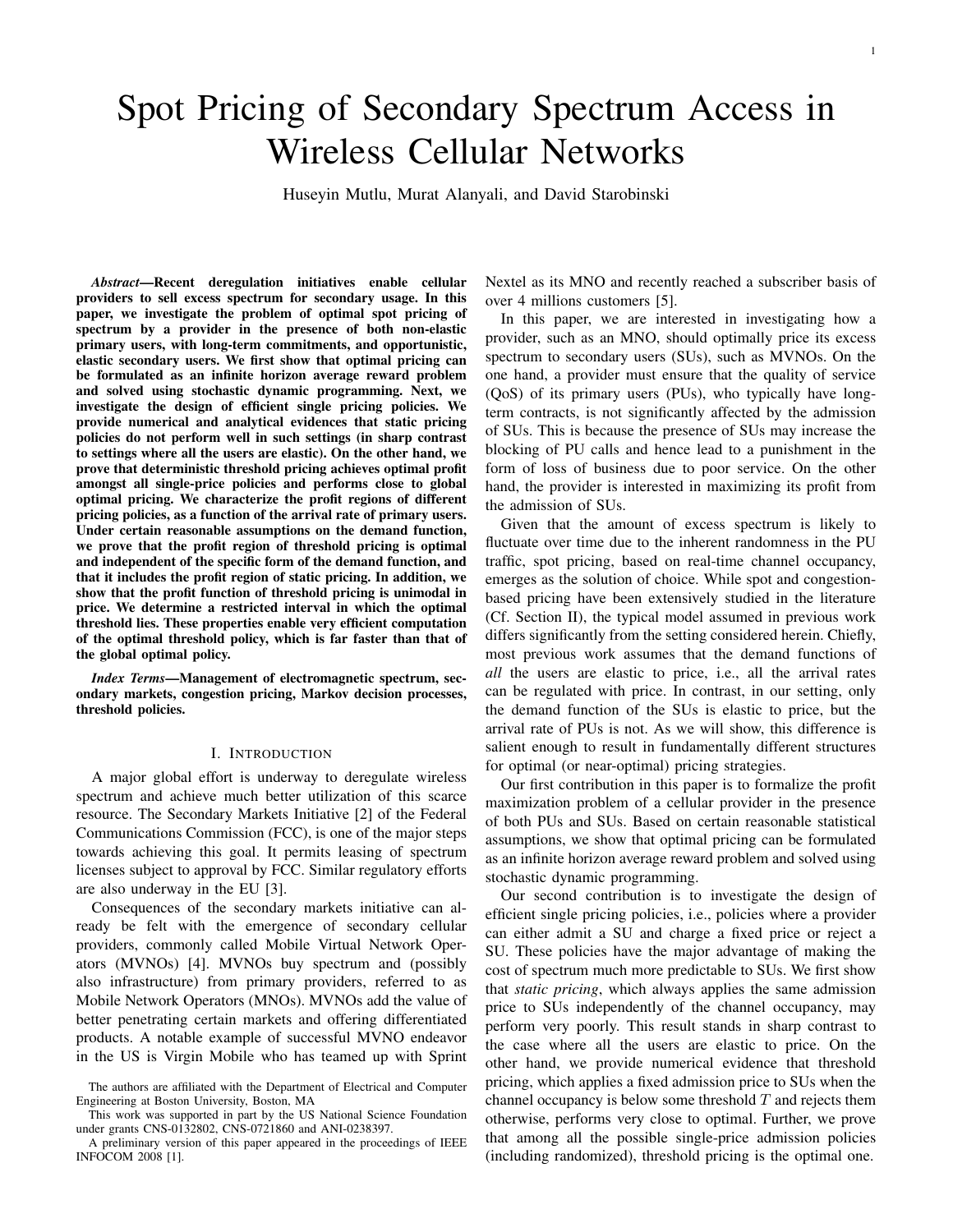Our third contribution is to characterize the profit regions of static pricing and threshold pricing. Our goal is to determine the maximum arrival rate of PUs, at which it is still possible to achieve profit from the admission of SUs. We characterize the profit regions of different pricing policies. We prove that the profit region of threshold pricing is optimal, i.e., it is identical to that of optimal pricing and larger than that of static pricing. Through numerical example, we show that the difference between the profit regions of threshold and static pricing can sometimes be very large. An interesting observation is that the profit regions of all the pricing policies depend only on the support of the demand function of the SUs, but not on its specific form. This result applies to quite general demand functions.

Our last contribution is to devise an efficient computational procedure to calculate the optimal threshold and price for threshold pricing. In particular, we prove that, for any given threshold  $T$ , the profit function is unimodal in price. This enables us to resort to well-known logarithmic search procedures to compute the optimal price. Moreover, we show that the optimal threshold is a non-decreasing function of price. By using this property, we are able to reduce the search interval for the optimal threshold, thus speeding up calculation of the optimal threshold policy. We provide numerical results showing that the optimal threshold policy can be computed considerably faster than the global optimal policy.

The rest of the paper is organized as follows. In Section II, we survey related work. Our model and notation are introduced in Section III. In Section IV, we show how to derive the optimal pricing policy and characterize the optimal prices. In Section V, we investigate single-price policies, prove the optimality of threshold pricing, and characterize the profit regions of static, threshold and optimal pricing. In Section V, we also prove unimodality of profit function of threshold pricing. Then, in Section VI, we develop an efficient method to compute the optimal price and threshold for threshold pricing. We conclude the paper in Section VII.

# II. RELATED WORK

The problem we consider in this paper is related to two well studied areas in communication networks, namely, pricing and call admission control. As such, we restrict our literature review to those papers that are the most relevant. A survey of other work related to pricing in cellular networks can be found in [6].

In [7], Paschalidis and Tsitsiklis investigate dynamic, congestion-based pricing of network resources. Their model assumes that all the users are elastic to price. They show that static pricing achieve good performance in general and can even be optimal in some asymptotic traffic regimes. This result was extended in [8] and [9], in the context of large network asymptotics. In [10], Ziya et. al. show that the optimal static price is unique. In [11], static spectrum pricing strategies capturing the effects of network-wide interferences are developed.

Threshold admission control policies have been extensively studied. Refs. [12, 13] provide useful insights into the properties of such policies. The optimality of threshold pricing for certain optimization problem is proved in [14, 15]. None of these papers integrate pricing into their formulations.

Refs. [16–18] integrate pricing with admission control in cellular networks. Ref. [16] considers time-of-day pricing methods. In our work, we consider pricing strategies that operate at much shorter time-scales, based on real-time information. Ref. [17] develops and evaluates "charge-by-time" pricing algorithms, while in our work we consider charging per admission. Ref. [18] develops a stochastic dynamic programming formulation that incorporates retrials. Our main contribution with respect to this previous body of work is to go beyond numerical optimizations and attempt to prove general structural properties, applicable to very general demand functions.

Ref. [19] analyzes a model similar to ours within the context of a generic rental management optimization problem. This work considers two type of customers, namely *walk-in* and *contract* users. Walk-in users are priced according to the congestion level of the system, similar to optimal pricing of SUs in our model. Contract users, on the other hand, have fixed prices and arrival rates which are analogous to our PUs. Different than our work, [19] focuses on determining structures of the optimal policy rather than providing a simple, near-optimal alternative as done here.

#### III. NETWORK MODEL

In this section, we introduce our network model and notation (additional notation specific to static and threshold pricing will be provided in Section V). We consider a cellular network where each cell provides access to  $C$  channels. In each cell, calls from PUs arrive according to a Poisson process with fixed rate  $\lambda_p > 0$ . A punishment in the amount of K monetary units is imposed if all the channels are busy and a PU call is blocked. SUs call arrivals also form a Poisson process that is independent of the PUs call arrivals process and its rate is modulated by the price charged by the provider. We thus assume that there is a *demand function*  $\lambda_s(u)$  which determines the arrival rate of SU calls, where  $u$  is the applied price. The price is a function of the state of the system, i.e., a SU pays a price  $u_n$  for its call, if there are n busy channels in the cell, where  $0 \le n \le C$ .

For both PUs and SUs, call holding times are exponentially distributed with rate  $\mu$ , independently of any other events. Without loss of generality, we will assume  $\mu = 1$ , i.e., the mean call holding time is one unit of time.

The goal of the provider is to maximize the average profit per unit of time gained from accepting SUs. This quantity is denoted by  $R$ . We are interested in finding a pricing policy that satisfies this goal. A pricing policy is a rule that dictates which price should be advertised by the provider at any given point of time.

Under the above assumptions, the system behavior follows the dynamics of a continuous-time birth-death Markov process, and explicit expression for the average profit  $R$  can be provided as follows. First, let  $\pi_n$  be the steady-state probability of finding the system in state  $n$ , i.e., there are  $n$  busy channels. Next, let  $\lambda_n = \lambda_s(u_n) + \lambda_n$  denote the total call arrival rate in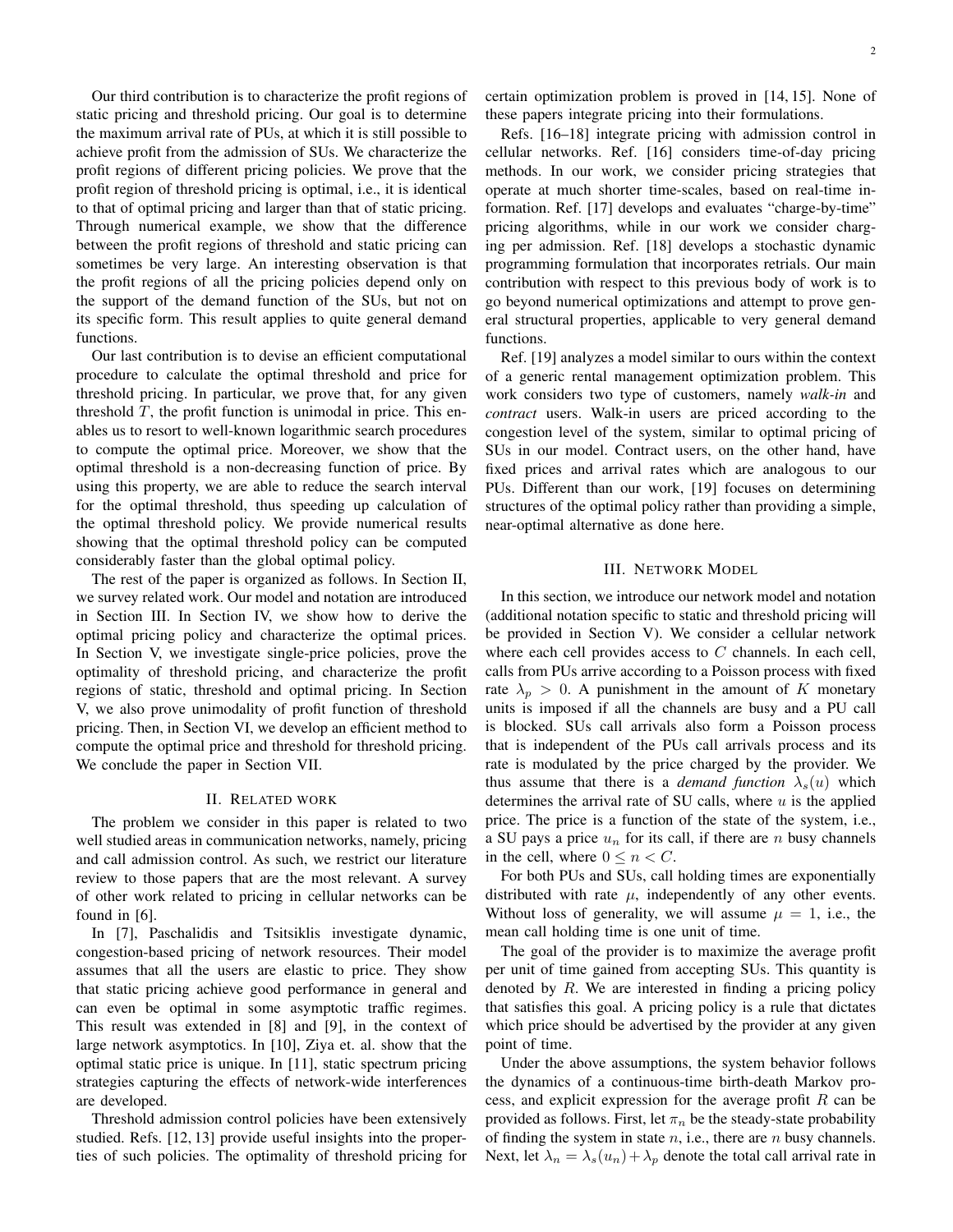state n and  $\Lambda = (\lambda_0, \lambda_1, ..., \lambda_{C-1})$  denote the vector of arrival rates. Then, the probability of finding the system in state  $n$ , denoted by  $\pi_n(\Lambda)$ , can be explicitly written as follows:

$$
\pi_n(\Lambda) = \frac{\frac{\lambda_0 \lambda_1 \lambda_2 \ldots \lambda_{n-1}}{n!}}{1 + \frac{\lambda_0}{1!} + \frac{\lambda_0 \lambda_1}{2!} + \ldots + \frac{\lambda_0 \lambda_1 \lambda_2 \ldots \lambda_{C-1}}{C!}}.
$$
 (1)

Due to the PASTA (Poisson Arrivals See Time Averages) property, the probability that a PU is blocked is  $\pi_C(\Lambda)$ . Thus, the average profit is

$$
R = \sum_{n=0}^{C-1} \pi_n(\Lambda) \lambda_s(u_n) u_n - (\pi_C(\Lambda) - E(\lambda_p, C)) \lambda_p K, \quad (2)
$$

where  $E(\lambda_n, C)$  is the blocking probability of PUs in the absence of SU arrivals. This quantity corresponds to the wellknown *Erlang-B* formula

$$
E(\lambda_p, C) = \frac{\frac{\lambda_p^C}{C!}}{\sum_{n=0}^C \frac{\lambda_p^n}{n!}}.
$$
 (3)

The first term in Eq. (2) represents the sum of the average revenues collected from SUs in each state. The second term is the average punishment due to accepted SUs. The expression  $\pi_C(\Lambda)$ – $E(\lambda_p, C)$  represents the increase in the blocking probability of PUs due to accepted SUs. The quantity  $E(\lambda_p, C)$ acts as the normalization term to ensure that the profit is zero when all SUs are rejected.

In the sequel, we impose the following natural assumptions on the demand functions. These assumptions are required to guarantee the existence of a stationary optimal pricing policy and prove some of our structural results.

*Assumption 3.1:* There exists a price  $u_{\text{max}}$  for which  $\lambda_s(u_{\text{max}}) = 0$ . Moreover,  $\lambda_s(u)$  is a strictly decreasing, differentiable function in u over the interval  $[0, u_{\text{max}}]$  and  $\lambda_s(0)$  is finite.

#### IV. DERIVATION OF THE OPTIMAL PRICING POLICY

In this section, we derive the *optimal pricing* policy and present properties characterizing the optimal prices.

# *A. Stochastic Dynamic Programming Formulation*

The maximization of the profit function in Eq. (2) is a complex multi-dimensional optimization problem and becomes quickly intractable as  $C$  grows. One approach to alleviate this problem is to formulate it as an average reward stochastic *dynamic programming* (DP) problem [20, 21]. Specifically, the optimal prices  $u_n^*$  and optimal profit  $R^*$  corresponding to the optimal policy can be computed using the so-called Bellman's equations since all the states in the Markov chain are recurrent (see Proposition 7.4.1 in [21]).

Bellman's equations are usually formulated for discrete-time Markov chains. In our case, the Markov chain is continuous, but it can be discretized using a procedure called *uniformization*, where the transition rates out of each state are normalized by the maximum possible transition rate  $v$ , which in our case is given by the following expression:

$$
v = \lambda_s(0) + \lambda_p + C. \tag{4}
$$



Fig. 1. Uniformized Markov Chain

The uniformized Markov chain with corresponding transition rates is shown in Fig. (1).

Bellman's equations are generally guaranteed to return the optimal solution only for a finite action (control) space U, where U represents the set of all possible prices advertised by the provider. Hence, prices must be discretized. We denote the discretization step with  $\Delta u$ . The cardinality of the action space is thus  $|\mathbb{U}| = [u_{\text{max}}/\Delta u]$ . On the one hand, consideration of a limited range of prices leads to a potential reduction in the profit. On the other hand, if the demand function  $\lambda_s(u)$  is continuously differentiable in u, this reduction is at most linear in discretization step  $\Delta u$  since the profit in Eq. (2) is a smooth function of  $u_0, u_1, \dots, u_{C-1}$ . Hence the alluded profit loss can be made arbitrarily small at the expense of higher computational complexity by selecting a smaller  $\Delta u$ . In Section VI, we describe an efficient computational procedure, applicable to threshold pricing, that scales to very large cardinality |U|.

Equipped with the above formulation, we can now compute the optimal pricing policy using the Bellman equations:

$$
J^* + h(n) = \max_{u_n \in \mathbb{U}} \left[ \lambda_s(u_n) u_n + h(n+1) \frac{\lambda(u_n)}{v} + h(n-1) \frac{n}{v} + h(n) \left( 1 - \frac{\lambda(u_n)}{v} - \frac{n}{v} \right) \right] \tag{5}
$$

for  $n = 0, 1, 2...C - 1$  and

$$
J^* = -\lambda_p K + h(C - 1)\frac{C}{v}, \tag{6}
$$

whereas the optimal profit is:

$$
R^* = J^* + E(\lambda_p, C)\lambda_p K. \tag{7}
$$

The first term in the right-hand side (RHS) of Eq. (5) represents the profit gained at state  $n$  from the acceptance of a SU. The second and third terms are contributions to the revenue if the next transition is an arrival or departure, respectively. The last term is a consequence of the uniformization procedure. The effect of punishment due to blocked PU calls is captured by the first term in the RHS of Eq. (6). The prices maximizing the RHS of Eq. (5) represent the optimal prices.

The unknowns in the above equations are  $h(n)$  and  $J^*$ . The quantities  $h(n)$  denote the *relative reward* in state n with respect to state C. When the optimal policy is applied,  $h(n)/v$ represents the difference between the *total revenue* gained over an infinite time horizon when starting the process from state  $n$ and that gained when starting from state C. The quantities  $R^*$ and  $J^*$  differ only by a normalization constant used to ensure the non-negativity of the profit.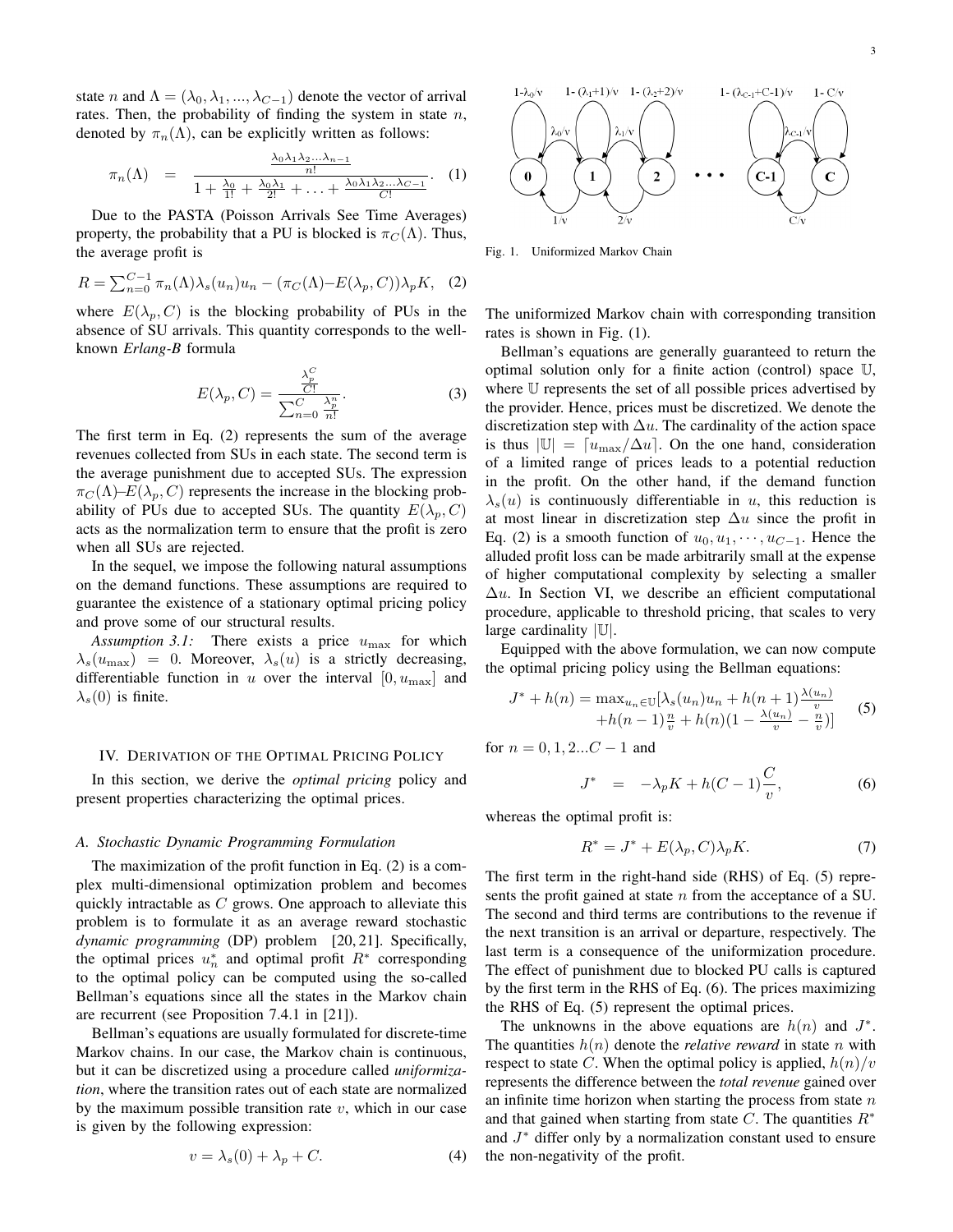

Fig. 2. Optimal prices for various PU arrival rates  $(\lambda_p)$ .  $C = 20$ ,  $K = 100$ ,  $\lambda_s(u) = (10 - u)_{+}$  and  $\Delta u = 10^{-6}$ .

The solution of Bellman equation can be obtained by using various techniques described in the literature, such as *policy iteration* or *relative value iteration* [20, 21]. Policy iteration theoretically requires on the order of  $O(|\mathbb{U}|^C)$  iterations to converge while value iteration is not guaranteed to converge within a finite number steps. However, value iteration has a lower computational complexity at each iteration. In practice, as in other infinite horizon average reward problems [22], policy iteration appears to converge faster.

For different PU arrival rates  $\lambda_p$ , Figure (2) shows the values of the optimal prices (computed using policy iteration), for the demand function  $\lambda_s(u) = (10 - u)_+$  (where  $(\cdot)_{+} = \max(\cdot, 0)$ , and parameters  $C = 20$ ,  $K = 100$ , and  $\Delta u = 10^{-6}$ . The figure indicates that, as  $\lambda_p$  increases, the prices become higher in each state, and that SUs should not be accepted when the number of busy channels exceeds a certain threshold. More insight into this behavior will be provided in the sequel.

# *B. Properties of the Optimal Policy*

In this section, we provide some results characterizing the optimal prices. First, we consider the ideal case of unlimited capacity.

*Lemma 4.1:* In the infinite capacity case (i.e.,  $C \rightarrow \infty$ ), the optimal prices for all states are equal to

$$
u_{\infty} = \arg \max_{u \in \mathbb{U}} (\lambda_s(u)u),
$$

and the corresponding profit is

$$
R_{\infty} = \lambda_s(u_{\infty})u_{\infty}.
$$

Note that  $R_{\infty}$  is an upper bound on the profit achievable in any finite capacity system.

The following lemma states that in a finite capacity system, the optimal price in each state is larger than the optimal price in the infinite capacity case.

*Lemma 4.2:* For any  $0 \le n \le C - 1$ ,  $u_n^* \ge u_\infty$ .

The next result states that the optimal prices are monotonically increasing in  $n$ .

*Lemma 4.3:* For any  $0 \le n \le C - 1$ ,  $u_{n+1}^* \ge u_n^*$ .

Proofs of these properties follow similar methods to those used in [7]. The main difference lies in taking into consideration the effects of PU arrivals and punishments. These proofs can be found in [23].

A consequence of the above properties is that the optimal price for any state lies between  $u_{\infty}$  and  $u_{\max}$ . This fact can be exploited to reduce the size of the action space U when computing the optimal prices using Eq. (5).

# V. SINGLE-PRICE POLICIES

In this section, we investigate the design of single-price policies. In each state, these policies can either admit a SU and charge a fixed price  $u$  or reject a SU (which is equivalent to ask for a price  $u_{\text{max}}$  or higher). For such policies the objective is to optimize the value of u as well as the *admission policy* i.e., the decision of whether or not to admit a SU that is willing to pay the price. These policies are attractive because they allow a provider to advertise a single-price. They are also computationally easier to derive. Moreover, compared to optimal pricing, they provide more insight into the structure of good pricing policies.

A simple single-price policy is the so-called *static pricing* where SU calls are always applied the same admission price, unless all the channels are busy. For the cases where the demand functions of all the users are elastic to price and punishments are not imposed, static pricing is known to perform well and to be even asymptotically optimal in several regimes [7–9]. However, in this section, we show that, in the presence of inelastic users (PU) and punishments for blocked PU calls, the performance of static pricing degrades significantly.

Instead, we show next that among all single-price policies (including randomized), a deterministic *threshold pricing* policy performs optimally. In threshold pricing, SU calls are admitted and charged a price  $u$  when the channel occupancy is smaller than some threshold  $T$  and rejected otherwise. We also provide numerical evidence showing that threshold pricing performs very close to the optimal.

# *A. Optimality of Threshold Pricing*

*Theorem 5.1:* For any price u (including the optimal one), a threshold admission policy is optimal among all single-price policies.

*Proof:* Let us redefine the system such that punishment in the amount of  $u$  units are imposed for each rejected SU call instead of rewarding  $u$  for an accepted one. Optimizing such a system follows same methods and results the same optimal policy. This new formulation of the problem is identical to the well-known MINOBJ problem analyzed in [14] where SU and PU calls are analogous to new and handover calls, respectively. It is shown in [14] that a threshold admission policy is the optimal solution for the MINOBJ problem and, thus, the same result applies to our setting. Note that the analogy is valid when  $K > u$ . If this is not the case, then the admission policy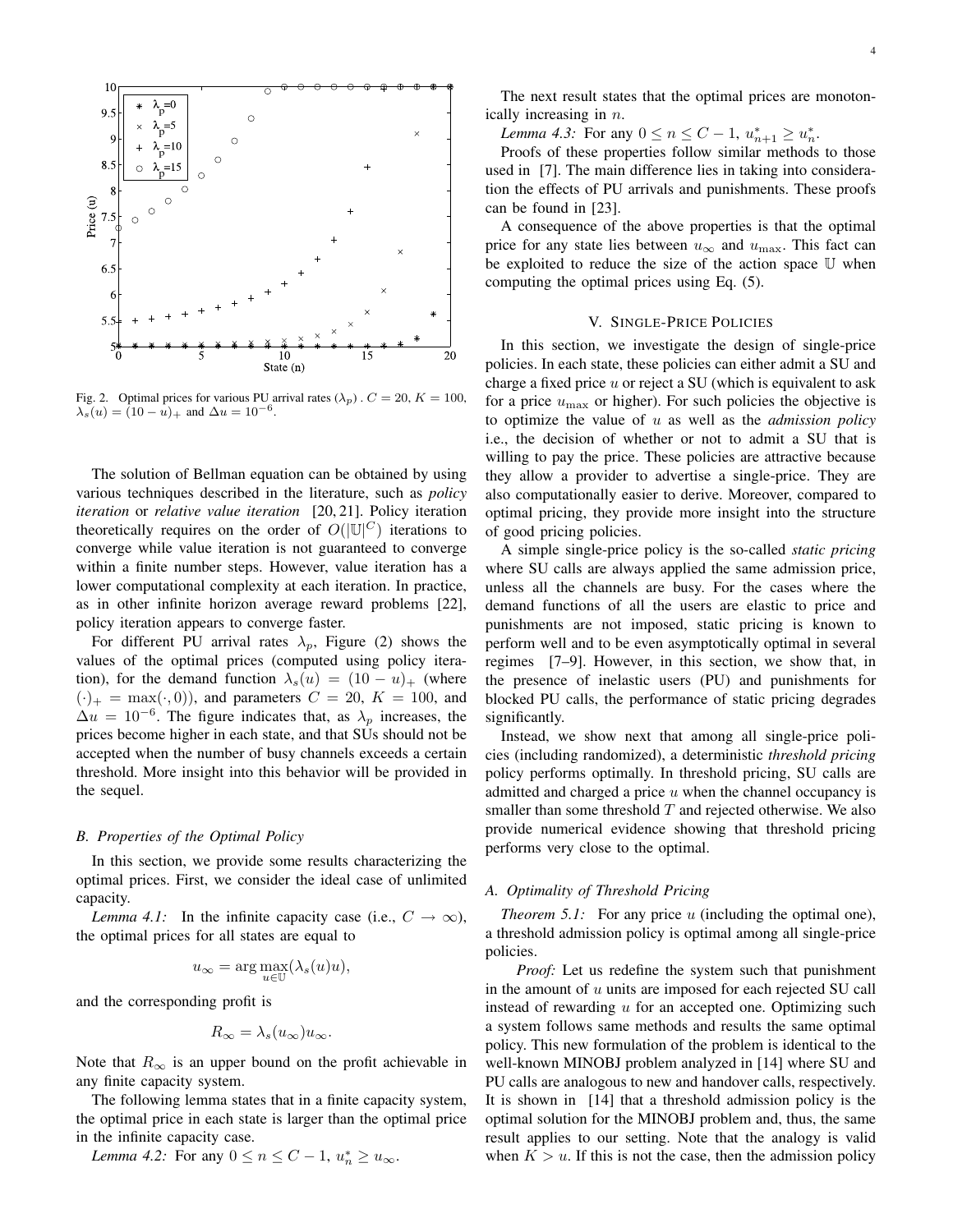

Fig. 3. Average profit vs primary load  $(\lambda_p)$  for different pricing policies. System parameters:  $C = 20$ ,  $K = 100$ ,  $\lambda_s(u) = (10 - u)_+$  and  $\Delta u =$  $10^{-6}$ .

is obvious, namely, always admit SU calls.

Figure (3) compares the average profits achieved by the optimal, static, and threshold policies for a linear demand function  $\lambda_s(u) = (10-u)_+$  (we explain in Section VI how to compute the optimal price and threshold). Figure (4) makes the same comparison for the following popular non-linear demand function [24]

$$
\lambda_s(u) = (Ae^{-\gamma u^2} - \epsilon)_+ \;, \tag{8}
$$

where A and  $\gamma$  are scaling factors, and  $\epsilon > 0$  is a small constant introduced to enforce Assumption 3.1. Both figures show that threshold pricing performs close to optimal while static pricing performs significantly worse. Furthermore, we observe that beyond a certain value of  $\lambda_p$ , static pricing stops generating profit while threshold pricing continues doing so.

We next provide some intuition on why threshold pricing performs so well. In Section V-D, we will show that the maximum value of  $\lambda_p$ , denoted  $\lambda_{p,max}$ , for which threshold pricing achieves positive profit is the same as the maximum value of  $\lambda_p$  for which optimal pricing achieves positive profit. Furthermore, we know that when  $\lambda_p \rightarrow 0$ , both static pricing and threshold pricing perform very well. This regime is equivalent to the case where all the users are elastic to price, a model studied in [7]. There it is shown that static pricing is optimal in certain asymptotic regimes. These results obviously extend to threshold pricing since it is the optimal single price policy. The arguments above explain the near-optimal performance of threshold pricing for the cases  $\lambda_p \rightarrow 0$  and  $\lambda_p \rightarrow \lambda_{p,max}$ . Thus, one can expect that in between these two extremes, the profit of threshold pricing will not differ much from the optimal profit.

# *B. Properties of Threshold Pricing*

Having showed that threshold pricing is the optimal singleprice policy, we next derive an expression for the profit



Fig. 4. Average profit vs primary load  $(\lambda_p)$  for different pricing policies. System parameters:  $C = 20$ ,  $K = 100$ ,  $\lambda_s(u) = (10e^{-0.04u^2} - 0.1)_{+}$  and  $\dot{\Delta u} = 10^{-6}$ .

obtained with this policy, denoted by  $R_T(\lambda_s)$ . Note that, the profit function is defined as a function of  $\lambda_s$  rather than u. This considerably simplifies the notation and proofs in the rest of the paper.

We start by computing the blocking probabilities for the PUs and SUs:

$$
B_{PU}(\lambda_s, T) = \pi_C
$$
\n
$$
= \frac{\frac{(\lambda_s + \lambda_p)^T \lambda_p^{C-T}}{C!}}{\sum_{n=0}^{T-1} \frac{(\lambda_s + \lambda_p)^n}{n!} + (\lambda_s + \lambda_p)^T \sum_{n=T}^{C} \frac{\lambda_p^{n-T}}{n!}};
$$
\n
$$
B_{SU}(\lambda_s, T) = \sum_{n=T}^{C} \pi_n
$$
\n
$$
= \frac{(\lambda_s + \lambda_p)^T \sum_{n=T}^{C} \frac{\lambda_p^{n-T}}{n!}}{\sum_{n=0}^{T-1} \frac{(\lambda_s + \lambda_p)^n}{n!} + (\lambda_s + \lambda_p)^T \sum_{n=T}^{C} \frac{\lambda_p^{n-T}}{n!}}.
$$
\n(10)

Note that, arrival rate until congestion level reaches  $T$  channels is  $\lambda_s + \lambda_p$  and just  $\lambda_p$  afterwards. Finally, we can provide an explicit expression for  $R_T(\lambda_s)$  as follows:

$$
R_T(\lambda_s) = (1 - B_{SU}(\lambda_s, T))\lambda_s u(\lambda_s) - B_{PU}(\lambda_s, T)\lambda_p K + E(\lambda_p, C)\lambda_p K.
$$
 (11)

where  $u(\lambda_s)$  is the inverse function of  $\lambda_s(u)$ . The first term in Eq. (11) is the revenue collected from SU calls. The second term is a result of the punishment due to blocked PU calls. The last term is the normalization term which is used to ensure that profit is zero when there are no SUs (see Eq. (3)).

Next, we derive an important property of the blocking probabilities  $B_{PU}$  and  $B_{SU}$ , that will be exploited in the next section. Specifically, we show that the ratio of these blocking probabilities depends only on the PU's call arrival rate  $\lambda_p$  and threshold T but *not* on the price or the demand function of the SU.

*Lemma 5.2:* The ratio  $\frac{B_{PU}(\lambda_s,T)}{B_{SU}(\lambda_s,T)}$  is independent of u and  $\lambda_s$ .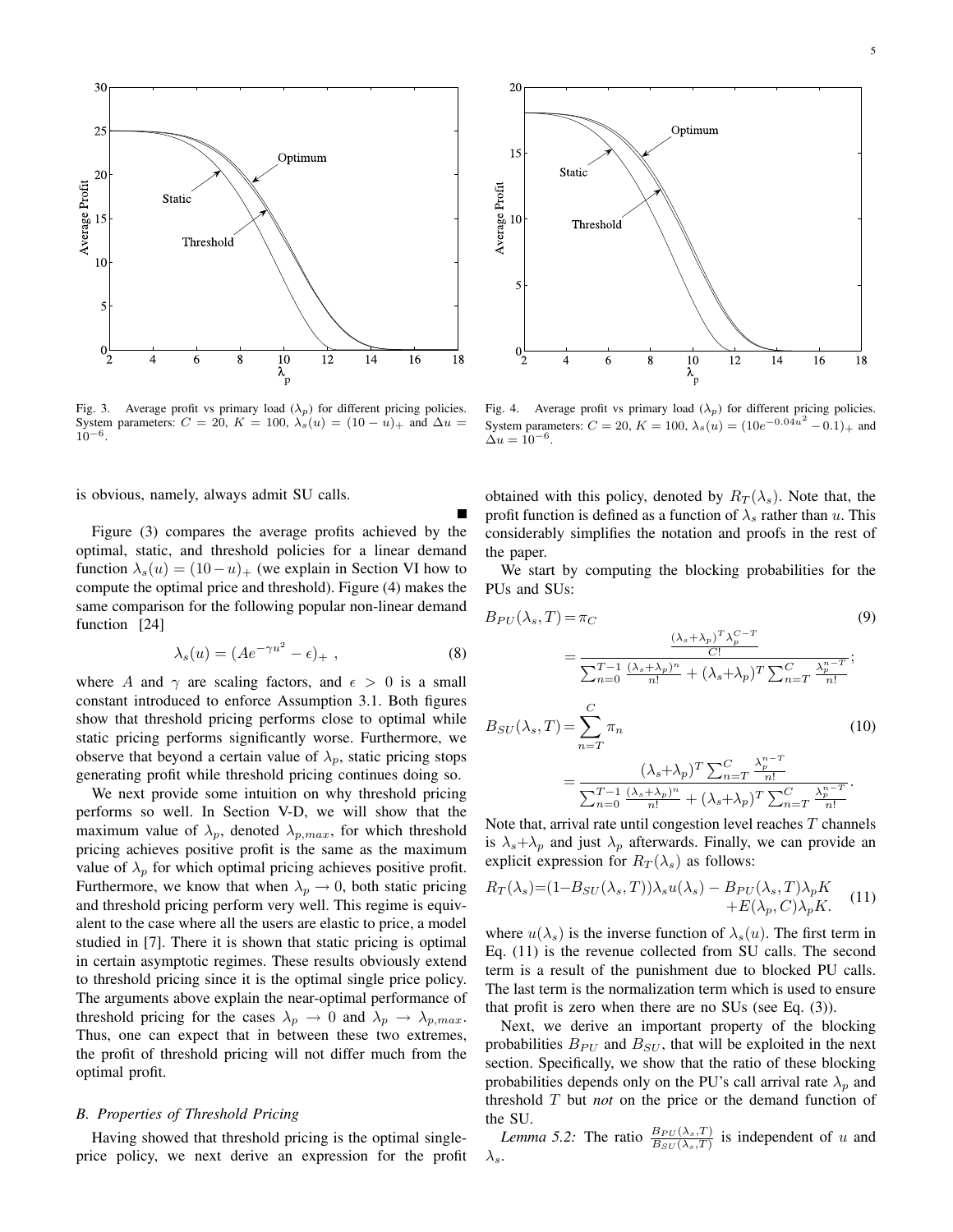*Proof:*

$$
\frac{B_{PU}(\lambda_s, T)}{B_{SU}(\lambda_s, T)} = \frac{\frac{\lambda_p^{C-T}}{C!}}{\sum_{n=T}^C \frac{\lambda_p^{n-T}}{n!}}
$$
(12)

which is independent of u and  $\lambda_s$ .

#### *C. Unimodality of the Profit Function*

In this section, we show that for each given threshold  $T$ , the profit function of threshold pricing  $R_T$  is *unimodal* in u (a function is unimodal over a certain interval, if it has a single maximum over that interval).

First, we define the following function which represents instantaneous profit rate when SU arrival rate is  $\lambda_s$ 

$$
Q(\lambda_s) = \lambda_s u(\lambda_s). \tag{13}
$$

Unimodality of  $R_T$  requires the following mild assumption on the demand function:

*Assumption 5.3:* The function  $Q(\lambda_s)$  is concave i.e.,  $Q''(\lambda_s)$  < 0 where the derivative is taken with respect to  $\lambda_s$ .

Assumption 5.3 implies that the marginal instantaneous profit is decreasing with respect to user demand. It ensures a wellbehaved demand function [25]. This assumption is widely made in the literature [7, 10, 25] and is satisfied by several types of functions, such as linear and exponentially decaying demand functions.

The proof of our theorem will be based on the following lemma, which is proved in the Appendix.

*Lemma 5.4:* For all  $\lambda_s > 0$ ,

$$
\frac{B'_{SU}(\lambda_s,T)}{1 - B_{SU}(\lambda_s,T)} > \frac{-B''_{SU}(\lambda_s,T)}{2B'_{SU}(\lambda_s,T)},
$$

where the derivatives are taken with respect to  $\lambda_s$ .

We can now state our theorem:

*Theorem 5.5:* For a fixed threshold T, the function  $R_T$  is unimodal with respect to the price u over the interval  $[0, u_{\text{max}}]$ .

*Proof:* We will prove that  $R_T(\lambda_s)$  is unimodal with respect to  $\lambda_s$ . Since by Assumption 3.1 the function  $\lambda_s(u)$ is strictly decreasing, this will also prove the unimodality of  $R_T$  with respect to u.

We refer to any value of  $\lambda_s$  at which the derivative of  $R_T(\lambda_s)$  is equal to zero as a critical point. We will denote such a point with  $\lambda_s^*$ , i.e.,  $R'_T(\lambda_s^*) = 0$ . To prove the theorem, we will show that  $R_T''(\lambda_s^*) < 0$ , for any  $\lambda_s^*$ . This means that there can be at most one critical point and it must be a maximum.

Let  $X = \frac{B_{PU}(\lambda_s, T)}{B_{V}(\lambda_s, T)}$  $\frac{B_{PU}(\lambda_s, T)}{B_{SU}(\lambda_s, T)}$  (recall Lemma 5.2). Then, we can rewrite the profit function and its first and second derivatives as follows:

$$
R_T(\lambda_s) = (1 - B_{SU}(\lambda_s, T))Q(\lambda_s)
$$
  
- 
$$
X B_{SU}(\lambda_s, T)\lambda_p K + E(\lambda_p, C)\lambda_p K;
$$
 (14)

$$
R'_T(\lambda_s) = (1 - B_{SU}(\lambda_s, T))Q'(\lambda_s)
$$
  
- 
$$
B'_{SU}(\lambda_s, T)(Q(\lambda_s) + X\lambda_p K);
$$
 (15)

$$
R_T''(\lambda_s) = (1 - B_{SU}(\lambda_s, T))Q''(\lambda_s)
$$
  
- 
$$
B_{SU}'(\lambda_s, T)(Q(\lambda_s) + X\lambda_p K)
$$
  
- 
$$
2B_{SU}'(\lambda_s, T)Q'(\lambda_s).
$$
 (16)

Since  $R'_T(\lambda_s^*) = 0$ , we obtain from Eq. (15):

$$
\frac{Q'(\lambda_s^*)}{Q(\lambda_s^*) + X\lambda_p K} = \frac{B'_{SU}(\lambda_s^*, T)}{1 - B_{SU}(\lambda_s^*, T)}
$$
(17)

From Assumption 5.3 and Eq. (16), a sufficient condition for  $R_T''(\lambda_s^*) < 0$  is

$$
\frac{Q'(\lambda_s^*)}{Q(\lambda_s^*) + X\lambda_p K} > \frac{-B''_{SU}(\lambda_s^*, T)}{2B'_{SU}(\lambda_s^*, T)},
$$
\n(18)

which holds true by Lemma 5.4 and Eq.  $(17)$ .

# *D. Characterization of the Profit Regions of Static and Threshold Pricing*

In this section, we characterize the profit regions of different pricing policies. Specifically, we are interested in determining the maximum value of  $\lambda_p$ , denoted by  $\lambda_{p,max}$ , for which each of these policies still achieves a positive profit. The results in this section also require Assumption 5.3.

We prove that there exists a range of values of  $\lambda_p$  (which can be very large) for which threshold pricing achieves a positive profit while static pricing does not. Moreover, we show that profit region of threshold pricing is equal to optimal policy's profit region. Remarkably, the value of  $\lambda_{p,\text{max}}$  for all policies depend only on  $u_{\text{max}}$ , but is independent of the demand function otherwise.

We first establish the condition for which static pricing stops generating profit (i.e., blocks all SU calls).

*Lemma 5.6:* Static pricing with optimally selected price generates profit if and only if

$$
u_{\max} > (E(\lambda_p, C - 1) - E(\lambda_p, C))\lambda_p K.
$$
 (19)

*Proof:* Profit is generated if optimal SU arrival rate is nonzero. We prove the lemma by showing that if condition (19) is satisfied then  $\lambda_s^* > 0$  and if it is not then  $\lambda_s^* = 0$ , i.e., there is no SU arrival and no profit is generated. Next, we analyze the expression

∂R<sup>C</sup> (λs)

$$
\frac{\partial R_C(\lambda_s)}{\partial \lambda_s}\Big|_{\lambda_s=0^+}\tag{20}
$$

where  $R_C(\lambda_s)$  represents profit function of static pricing which is same as Eq. (11) when  $T = C$ . The notation  $0^+$ is used to mean that the derivative is taken to the right of 0. If  $\frac{\partial R_C(\lambda_s)}{\partial \lambda_s} \Big|_{\lambda_s = 0^+} > 0$  then there exists  $\lambda_s > 0$  that generates profit. (i.e.,  $\lambda_s^* \neq 0$ ).

In Theorem 5.5 we show that  $R_C$  is *unimodal* with respect to u and  $\lambda_s$  under Assumption 5.3. Due to the unimodality of  $R_C$ , if  $\frac{\partial R_C(\lambda_s)}{\partial \lambda_s}\Big|_{\lambda_s=0^+}\leq 0$  then  $\lambda_s^*=0$ . Note that, in the case of static pricing

$$
B_{SU}(\lambda_s, C) = B_{PU}(\lambda_s, C) = E(\lambda_s + \lambda_p, C).
$$

It can be verified algebraically (Lemma 2.1 in [26]) that

$$
\frac{\partial E(\lambda_s + \lambda_p, C)}{\partial \lambda_s} = (1 - E(\lambda_s + \lambda_p, C))
$$
  
 
$$
\cdot (E(\lambda_s + \lambda_p, C - 1) - E(\lambda_s + \lambda_p, C)),
$$
 (21)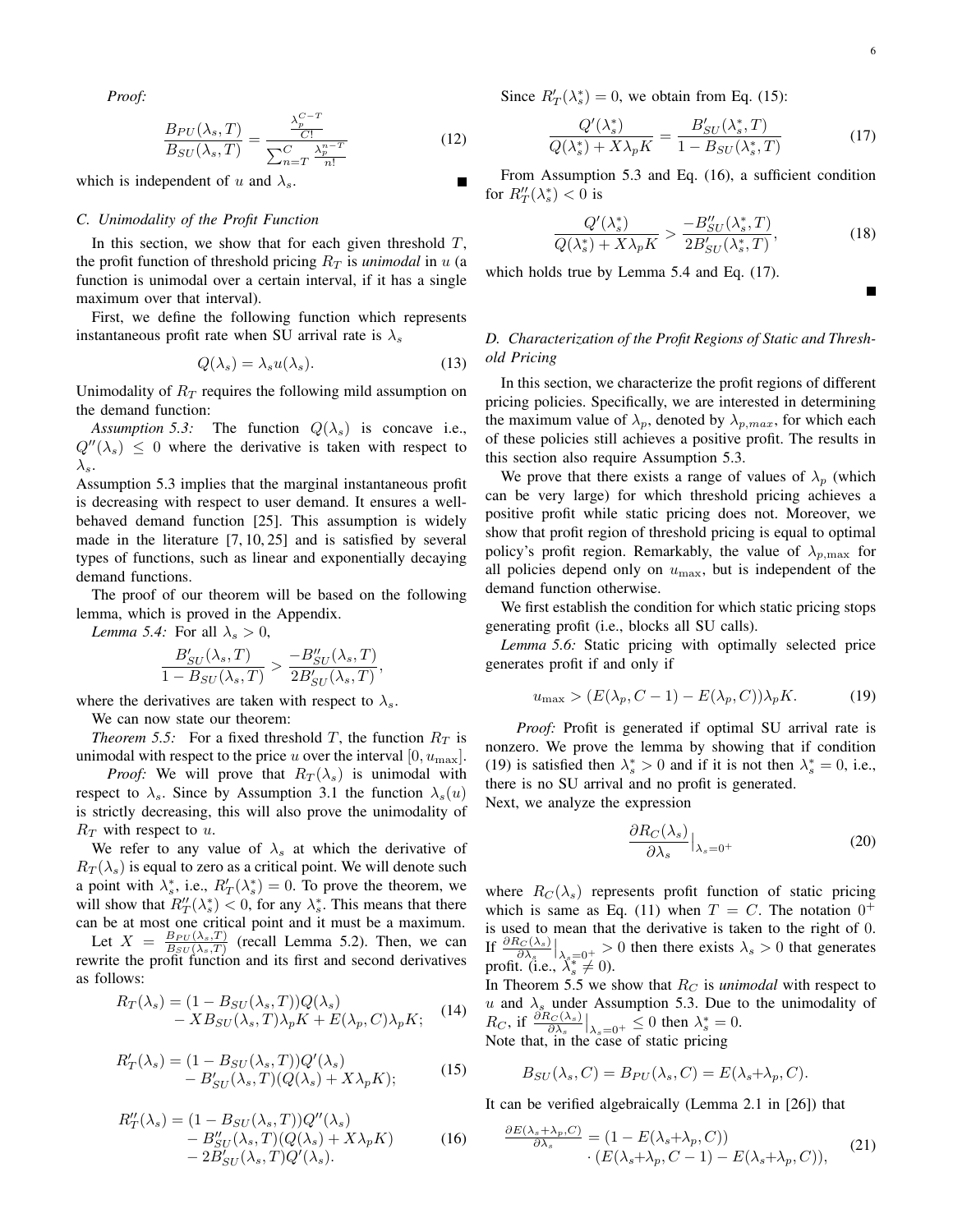and by using this equation we can evaluate  $\frac{\partial R_C(\lambda_s)}{\partial \lambda_s}$  at  $\lambda_s =$  $0^+$  as

$$
\frac{\partial R_C(\lambda_s)}{\partial \lambda_s}\Big|_{\lambda_s=0^+} = (1 - E(\lambda_p, C))
$$
\n
$$
\cdot (u_{max} - (E(\lambda_p, C - 1) - E(\lambda_p, C))\lambda_p K).
$$
\n(22)

Note that  $E(\lambda_p, C) < 1$ . Therefore, the sign of Eq. (22) depends only on the second term of the product.

An interesting corollary from this lemma is that if  $K = 0$ (i.e., there is no punishment), then static pricing policy will accept SUs for all values of  $\lambda_p$ , and hence achieves the maximum profit region. This result indicates that the nonoptimality of static pricing is due to both the presence of non-elastic PUs and punishments.

Next, we conduct a similar analysis for threshold pricing. We consider the case  $T = 1$ . We show in the analysis of optimal pricing profit region that  $T = 1$  is the optimal threshold when the PU arrival rate is close to  $\lambda_{p,max}$ .

*Lemma 5.7:* Threshold pricing with  $T = 1$  and optimally selected price generates profit if and only if

$$
u_{\text{max}} > E(\lambda_p, C)K. \tag{23}
$$

*Proof:* It can be shown that

$$
\frac{\partial B_{PU}(\lambda_s,1)}{\partial \lambda_s} = (1 - B_{SU}(\lambda_s,1)) B_{PU}(\lambda_s,1) \frac{1}{\lambda_s + \lambda_p},\tag{24}
$$

$$
\frac{\partial B_{SU}(\lambda_s,1)}{\partial \lambda_s} = (1 - B_{SU}(\lambda_s,1)) B_{SU}(\lambda_s,1) \frac{1}{\lambda_s + \lambda_p}.
$$
 (25)

By using Eqs. (24) and (25), we can evaluate  $\frac{\partial R_1(\lambda_s)}{\partial \lambda_s}$  at  $\lambda_s =$  $0^+$  as

$$
\frac{\partial R_1(\lambda_s)}{\partial \lambda_s}\Big|_{\lambda_s=0^+} = (1 - B_{SU}(0,1))
$$
  
·
$$
(u_{max} - B_{PU}(0,1)K).
$$
 (26)

Note that,  $B_{PU}(0, 1) = E(\lambda_p, C)$ . The result follows based on arguments similar to those of the previous lemma.

We next show that the profit region of threshold is larger than that of static pricing. We do so by showing that the RHS of Eq. (23) is larger than that of Eq. (19).

*Lemma 5.8:* For  $C > 1$  and  $\lambda_p > 0$ 

$$
(E(\lambda_p, C-1) - E(\lambda_p, C))\lambda_p > E(\lambda_p, C). \tag{27}
$$

*Proof:* Manipulating expressions we obtain that Eq. (27) holds if only if

$$
E(\lambda_p, C) > \frac{\lambda_p - C}{\lambda_p}
$$

which is equivalent to

$$
1 - E(\lambda_p, C) < \frac{C}{\lambda_p}.
$$

Note that at this point the claim is proved for  $C > \lambda_p$ . Further manipulation yields

$$
1 - E(\lambda_p, C) < \frac{1}{\lambda_p} \frac{\sum_{n=0}^{C-1} \frac{\lambda_p^n}{n!}}{\sum_{n=1}^C \frac{\lambda_p^{n-1}}{n!}} \tag{28}
$$

$$
= \frac{1}{\lambda_p} \frac{1 + \sum_{n=1}^{C-1} \frac{\lambda_p^n}{n!}}{1 + C^{-1} \sum_{n=2}^{C} \frac{\lambda_p^{n-1} C}{n!}}
$$
(29)

$$
< \frac{1}{\lambda_p} \frac{1 + \sum_{n=1}^{C-1} \frac{\lambda_p^n}{n!}}{1 + C^{-1} \sum_{n=1}^{C-1} \frac{\lambda_p^n}{n!}} < \frac{C}{\lambda_p}.
$$
 (30)

Finally, we state our theorem which is a result of the previously stated lemmas.

*Theorem 5.9:* If Eq. (27) holds then for any demand function  $\lambda_s(u)$  there exists values of  $\lambda_p$  for which static pricing blocks all SU calls but threshold and optimal pricing do not.

*Proof:* By Lemma 5.8, there exist a  $\lambda_p$  for which the following is true:

$$
(E(\lambda_p, C-1) - E(\lambda_p, C))\lambda_p K \ge u_{max} > E(\lambda_p, C)K
$$
 (31)

and by Lemmas 5.6 and 5.7 the result follows.

# *E. Profit Region of Threshold Pricing is Optimal*

In this is section we show that the profit region of threshold pricing is the same as profit region of optimal pricing. We start by characterizing the profit region of optimal pricing. For this purpose, we need the following additional lemma which is proven in the appendix.

*Lemma 5.10:* If  $u_{\text{max}} \leq E(\lambda_p, C)K$  then  $\frac{\partial R(\Lambda)}{\partial \lambda_{s,0}} \leq 0$  where  $R(\Lambda)$  is profit function for optimal pricing defined in Eq. (2) and  $\lambda_{s,0} = \lambda_s(u_0)$  i.e., SU arrival rate when system is empty. *Lemma 5.11:* Optimal pricing generates profit if and only if

$$
u_{\text{max}} > E(\lambda_p, C)K. \tag{32}
$$

*Proof:* Lemma 5.10 indicates that the profit function is decreasing in  $\lambda_{s,0}$  when  $u_{max} \leq E(\lambda_p, C)K$  which means that the optimal value of  $\lambda_{s,0}$  is 0 i.e.,  $u_0^* = u_{max}$ . By lemma 4.3 we know that optimal prices are increasing with occupancy. Therefore the optimal prices for all states are equal to  $u_{max}$ . This means that there is no SU arrival and consequently no profit is generated when Eq. (32) is not satisfied. By lemma 5.7 we know that when  $u_{max} > E(\lambda_n, C)K$  threshold pricing generates profit. Since optimal pricing must be better or equal to threshold pricing, we conclude that optimal pricing generates profit when Eq. (32) is satisfied.

This lemma also shows that when system is critical loaded (i.e., PU arrival rate is very close to  $\lambda_{p,max}$ ) the optimal threshold for threshold pricing is  $T = 1$  for any demand function which satisfies Assumption 5.3.

The following theorem states the optimality of threshold in terms of achieving the maximum profit regime. This theorem is an immediate consequence of Lemmas (5.7) and (5.11).

*Theorem 5.12:* The profit region of threshold pricing is optimal.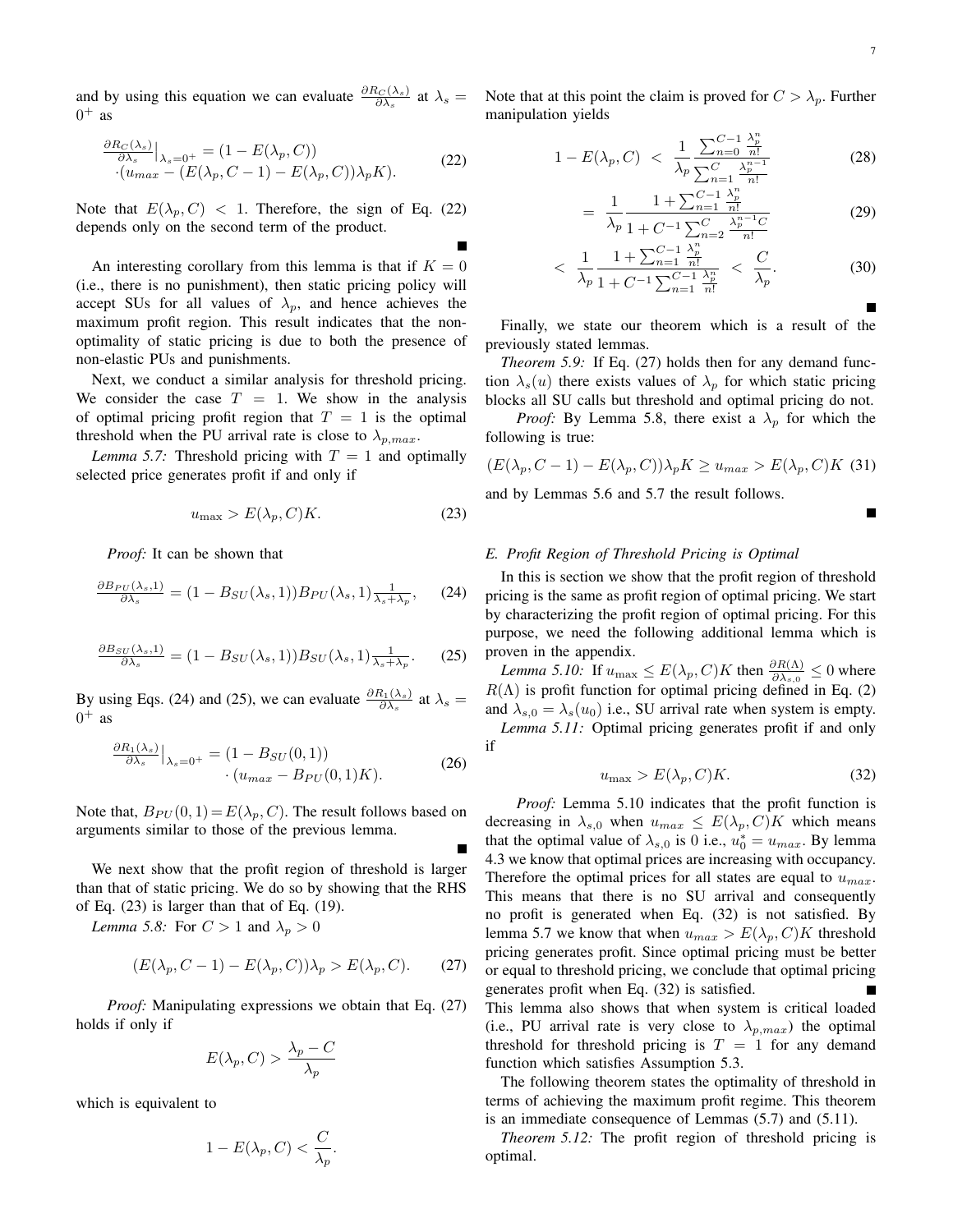

Fig. 5. Profit regions for different values of  $u_{max}$  where  $C = 20$  and  $K = 100$ . If a  $(\lambda_p, u_{max})$  pair lies in the dark-grey area all three pricing policies generate profit. If it lies in the light-grey area only threshold and optimal pricing generate profit.

In Fiq. (5) we show profit regions for different pricing policies. The policies generate profit when  $(\lambda_p, u_{max})$  pair lies in the shaded regions of Fiq. (5). For example if  $\lambda_p = 50$ and  $u_{max} = 70$ , threshold pricing generates profit while static pricing does not. The difference between profit regions can be quite high depending on the value of  $u_{max}$ . As  $u_{max}$  gets closer to K,  $\lambda_{p,max}$  goes to infinity because SU calls and PU calls worth the same and it does not make sense to reject SU calls.

# VI. EFFICIENT COMPUTATION OF THE OPTIMAL THRESHOLD AND PRICE

Our numerical results in the previous section have showed that threshold pricing performs close to optimal and far better than static pricing. In this section, we show another benefit of threshold pricing, namely, low computational complexity.

In Section V-C we showed that the profit function of threshold pricing is unimodal. This allows us to exploit efficient logarithmic search techniques, such as Fibonacci search [27], to find the optimal price for a given threshold in  $O(\log |U|)$ iterations. This result is significant because the discretization step  $\Delta u$  should be chosen very small in order to minimize the loss of profit due to price discretization.

The optimal threshold and price of the threshold policy can be computed by finding optimal price and comparing corresponding profits for all possible threshold values. This process requires overall  $O(C \log |\mathbb{U}|)$  iterations. In the rest of this section we show that the search intervals for the optimal price and threshold can be greatly restricted. Having smaller search intervals significantly speeds up the optimization.

The following lemma shows that the optimal price for threshold pricing is higher than or equal to  $u_{\infty}$ . Hence, we can restrict the search range for the optimal price to the interval  $[u_{\infty}, u_{\max}].$ 

*Lemma 6.1:* For any given threshold  $T$ ,  $u^*(T) \ge u_{\infty}$ , where  $u^*(T)$  is the optimal price when the threshold is set to T.

*Proof:* Let  $u_-\leq u_\infty$ . From Assumption 3.1 on the demand function, we know that  $\lambda_s(u_-\rangle > \lambda_s(u_\infty)$ and  $Q(\lambda_s(u_-) )$  <  $Q(\lambda_s(u_\infty))$ . Moreover, for any T we have  $B_{SU}(\lambda_s(u_\infty), T) < B_{SU}(\lambda_s(u_-), T)$  and  $B_{PU}(\lambda_s(u_\infty), T) < B_{PU}(\lambda_s(u_-), T)$ . These inequalities lead to the following conclusion:

$$
\begin{aligned} & (1 - B_{SU}(\lambda_s(u_-), T)) Q(\lambda_s(u_-)) - B_{PU}(\lambda_s(u_-), T) \lambda_p K \\ &< (1 - B_{SU}(\lambda_s(u_\infty), T)) Q(\lambda_s(u_\infty)) - B_{PU}(\lambda_s(u_\infty), T) \lambda_p K. \end{aligned}
$$

Thus, for any  $T$  (including  $T^*$ ) the profit decreases as prices go below  $u_{\infty}$ . Therefore, for any  $T$ ,  $u^*(T) \ge u_{\infty}$ .

Next, we prove that optimal threshold is  $T_{\infty} \leq T^* \leq C$ where

$$
T_{\infty} = \arg \max_{0 \le T \le C} (R_T(\lambda_s(u_{\infty}))
$$

i.e.,  $T_{\infty}$  is the optimal threshold when price is set to  $u_{\infty}$ . This statement enables us to reduce search interval for the optimal threshold. Thus speeding up the computation time of threshold pricing policy. For the proof we need the following lemma.

*Lemma 6.2:* Assume  $\lambda_s$  and u are independent variables. The optimal threshold  $T^*$  is a non-increasing function of  $\lambda_s$ assuming  $u$  is fixed. It is also non-decreasing function of  $u$ assuming  $\lambda_s$  is fixed.

*Proof:* This lemma is obtained by applying Theorem 2 of [19] (see Section II). In order to apply results of [19] to our threshold model we assume that there are no *walk-in* users. We consider PUs and SUs as two different *contract* user classes for which prices are set to K and u and arrival rates are  $\lambda_p$ and  $\lambda_s$ , respectively. Theorem 2 of [19] states that in such a setting if we increase  $u(\lambda_s)$  is fixed) the corresponding optimal threshold for SUs will increase. Moreover, if we reduce  $\lambda_s$  (u is fixed) the threshold will increase again.

Now, we can state the theorem

*Theorem 6.3:* Optimal threshold is in the range

$$
T_{\infty} \le T^* \le C. \tag{33}
$$

*Proof:* Assume u is increased in the amount of  $\alpha$  units to  $u + \alpha$ . Let  $\beta = \lambda_s(u) - \lambda_s(u + \alpha)$  be the corresponding decrease in demand. By using Lemma 6.2 we can claim

$$
T^*(\lambda_s, u) \le T^*(\lambda_s, u + \alpha) \le T^*(\lambda_s - \beta, u + \alpha) \tag{34}
$$

Eq.  $(34)$  means if we increase u, the corresponding optimal threshold will not decrease.

Since optimal price,  $u^*$ , is higher than  $u_{\infty}$ , we can conclude that  $T_{\infty} \leq T^*$ .

Using the above theorem and lemmas, we can thus compute  $T^*$  and  $u^*(T^*)$  very easily, namely, we first compute the optimal price  $u^*(T)$  (within the range  $[u_{\infty}, u_{\max}]$ ) for each threshold  $T \in [T_\infty, C]$ , using a logarithmic search procedure. Then, we establish the optimal threshold

$$
T^* = \arg\max_{T_{\infty} \le T \le C} R_T(\lambda_s(u^*(T))),
$$

with corresponding optimal price  $u^*(T^*)$ .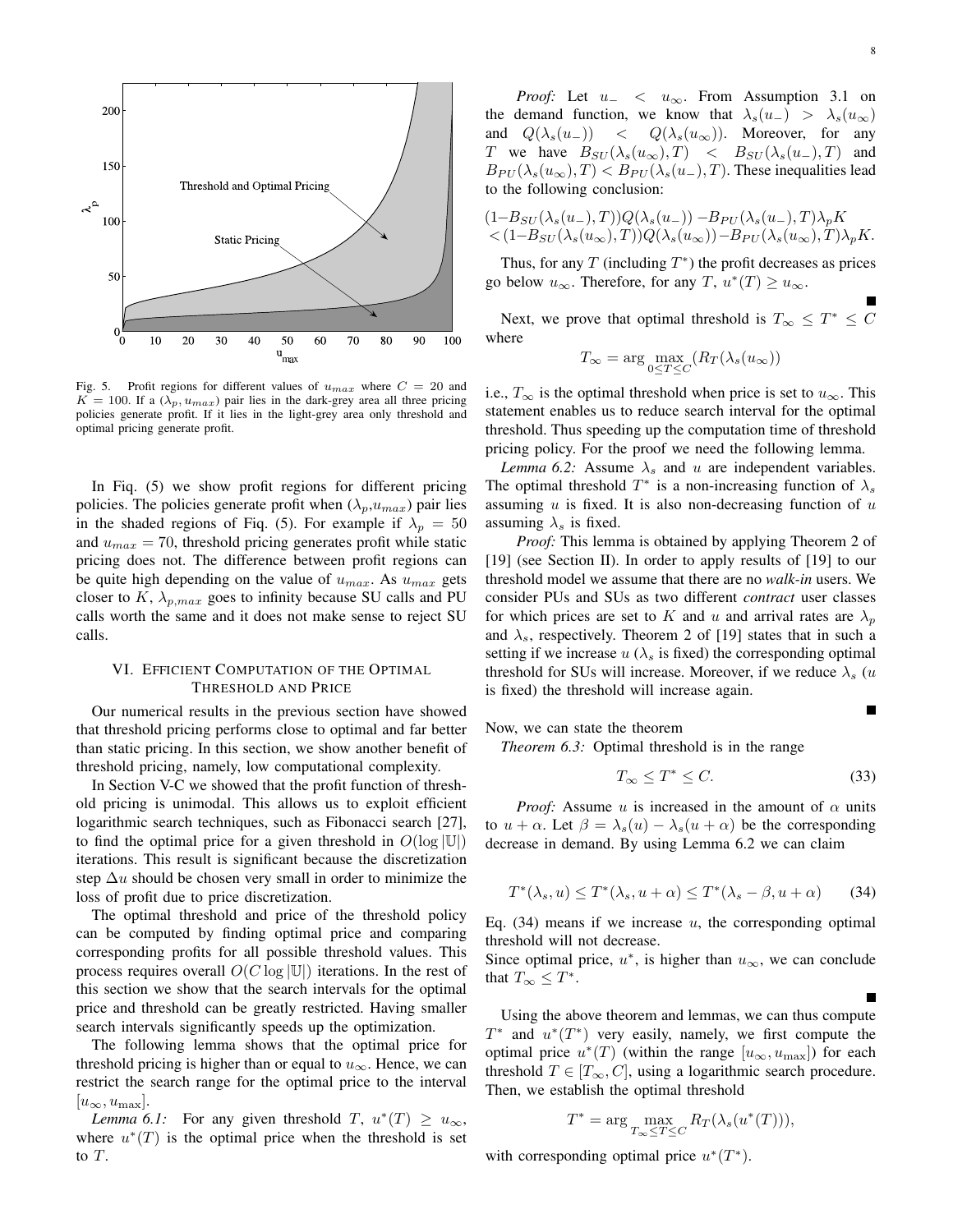| $\,C$ | $t_{run}^{OP}/t_{run}^{TP}$ | $R_{OP}$ | $R_{TP}$ | $R_{SP}$ |
|-------|-----------------------------|----------|----------|----------|
| 250   | 5.9                         | 3.8      | 3.1      |          |
| 500   | 11.1                        | 42.1     | 39.7     | 15.0     |
| 750   | 18.7                        | 111.6    | 108.4    | 75.5     |
| 1000  | 27.7                        | 188.6    | 185.7    | 155.3    |

TABLE I

REVENUES OF OPTIMAL PRICING (OP), TP, AND SP AND RATIO OF RUN<br>TIMES OF OP AND TP. SYSTEM PARAMETERS:  $\lambda_p = \frac{9}{10}C$ ,  $K = 100$ ,  $\lambda_s(u) = \frac{C}{250} (10e^{-(\frac{u}{5}-1)^2} - 10^{-1})_+$  FOR  $u \ge 5$ , AND  $\Delta u = 10^{-6}$ .

In Table II, we present a numerical comparison of the time required to compute the threshold policy and optimal policy. For computation of the optimal policy *policy iteration* is used due to reasons mentioned in section IV. Moreover, the policy iteration procedure is also speeded up by taking advantage of unimodality. Both algorithms were developed in MATLAB and run on a Pentium M 1.7GHz PC. These numerical results demonstrate the practical importance of the optimization method developed in this section.

# VII. CONCLUDING REMARKS

In this paper we have investigated the problem of devising efficient pricing policies for secondary spectrum usage. Specifically, we have formalized the problem of profit maximization for the usage of wireless spectrum in the presence of both primary and secondary users (PUs and SUs). We have provided a stochastic dynamic programming formulation of the problem and shown how to derive the optimal stationary pricing policy using policy iteration or relative value iteration.

A drawback of the optimal policy is to charge SUs different prices over time, depending on the channel occupancy. This makes the cost of spectrum access much less predictable and could potentially reduce demand. Thus, we have investigated the design of simple, yet efficient, single-price policies. We have provided numerical and analytical evidences that static pricing policies do not perform well in such settings (in contrast to settings where all the users are elastic). On the other hand, we have proven that deterministic threshold pricing achieves the optimal profit amongst all the single-price policies and performs close to global optimal pricing for a variety of demand functions.

Under certain reasonable assumptions on the demand function, we have proven that the profit function of threshold pricing is unimodal in the price. We have also showed that the optimal threshold lies within a specific interval. By taking advantage of these properties we showed that the optimal threshold policy is computationally more efficient than the optimal policy.

Lastly, we have introduced the new concept of *profit region*. The profit region indicates the range of arrival rate of PUs for which a secondary market is viable (i.e., positive profit is achievable by selling spectrum to secondary users). The success of secondary market initiatives hinges on the design of simple pricing policies that maximize the profit region. In this work, we have proven that the profit region of threshold pricing is optimal (again, under appropriate assumptions on the demand function). Furthermore, this profit region depends only on the support of the demand function and, in particular, the parameter  $u_{\text{max}}$ , but not on the specific form of the demand function.

# APPENDIX A PROOF OF LEMMA 5.4

It can be verified that

$$
\frac{\partial}{\partial \lambda_s}(-\ln(1 - B_{SU}(\lambda_s, T))) = \frac{B'_{SU}(\lambda_s, T)}{1 - B_{SU}(\lambda_s, T)}
$$
(35)

and

$$
\frac{\partial}{\partial \lambda_s}(-\frac{1}{2}\ln(B'_{SU}(\lambda_s,T))) = -\frac{B''_{SU}(\lambda_s,T)}{2B'_{SU}(\lambda_s,T)}.
$$
 (36)

From Eqs. (35) and (36) it follows that

$$
\frac{B'_{SU}(\lambda_s, T)}{1 - B_{SU}(\lambda_s, T)} - \frac{-B''_{SU}(\lambda_s, T)}{2B'_{SU}(\lambda_s, T)} > 0
$$
\n(37)

if and only if

$$
\frac{1}{2} \frac{\partial}{\partial \lambda_s} \left( \ln \left( \frac{B'_{SU}(\lambda_s, T)}{(1 - B_{SU}(\lambda_s, T))^2} \right) \right) > 0. \tag{38}
$$

Since the  $ln(·)$  function is strictly increasing, Eq. (38) is equivalent to

$$
\frac{\partial}{\partial \lambda_s} \left( \frac{B'_{SU}(\lambda_s, T)}{(1 - B_{SU}(\lambda_s, T))^2} \right) > 0.
$$
\n(39)

It can be shown that

$$
\frac{B'_{SU}(\lambda_s, T)}{(1 - B_{SU}(\lambda_s, T))^2} = Y\left(\frac{E'(\lambda_s + \lambda_p, T)}{(1 - E(\lambda_s + \lambda_p, T))^2}\right),\tag{40}
$$

where  $Y = T! \left( \frac{1}{T!} + \frac{\lambda_p}{(T+1)!} + \dots + \frac{\lambda_p^{C-T}}{C!} \right)$ . Since  $Y > 0$  and it is independent of  $\lambda_s$ , Eq. (39) is satisfied if and only if

$$
\frac{\partial}{\partial \lambda_s} \left( \frac{E'(\lambda_s + \lambda_p, T)}{(1 - E(\lambda_s + \lambda_p, T))^2} \right) > 0.
$$
\n(41)

Recall total arrival rate  $\lambda = \lambda_s + \lambda_p$ . Since taking derivative with respect to  $\lambda_s$  is same as taking derivative with respect to  $\lambda$ , Eq. (41) is equivalent to

$$
\frac{\partial}{\partial \lambda} \left( \frac{E'(\lambda, T)}{(1 - E(\lambda, T))^2} \right) > 0. \tag{42}
$$

It can be verified that Eq. (42) is true by the proof of Proposition 6.1 in [10]. This completes the proof of the lemma.

# APPENDIX B PROOF OF LEMMA 5.10

Recall the profit function (Eq. (2)) for optimal pricing which can be rearranged as the following

$$
R(\Lambda) = \frac{N(\Lambda)}{D(\Lambda)} + E(\lambda_p, C)\lambda_p K
$$
\n(43)

where

$$
N(\Lambda) = Q(\lambda_{s,0}) + Q(\lambda_{s,1})\frac{\lambda_0}{1!} + Q(\lambda_{s,2})\frac{\lambda_0\lambda_1}{2!} + \dots + Q(\lambda_{s,C-1})\frac{\lambda_0\lambda_1\ldots\lambda_{C-2}}{(C-1)!} - K\lambda_p\frac{\lambda_0\lambda_1\ldots\lambda_{C-1}}{C!}
$$
 (44)

and

$$
D(\Lambda) = 1 + \frac{\lambda_0}{1!} + \frac{\lambda_0 \lambda_1}{2!} + \ldots + \frac{\lambda_0 \lambda_1 \ldots \lambda_{C-1}}{C!}.
$$
 (45)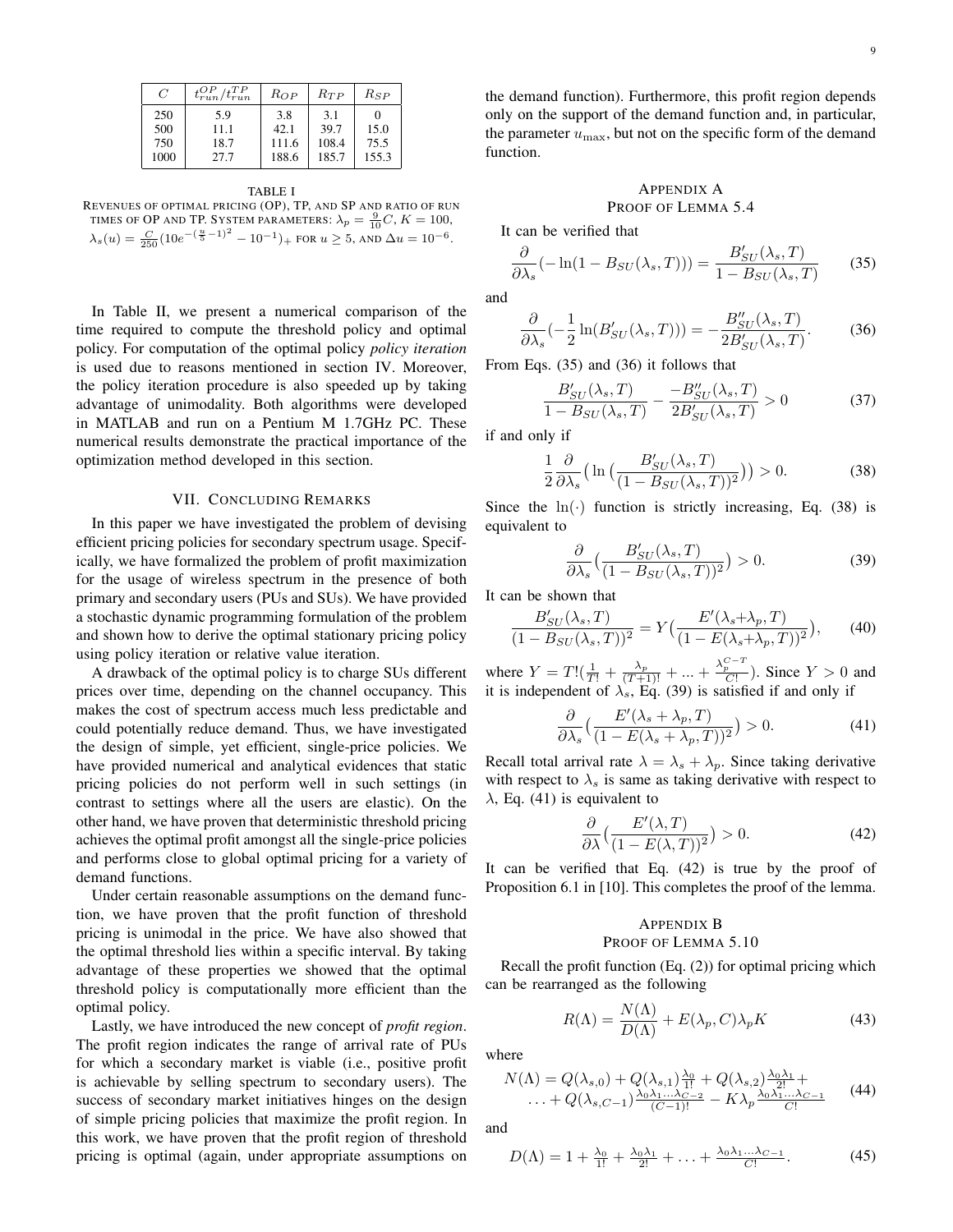Here  $\lambda_n = \lambda_{s,n} + \lambda_p$  where  $\lambda_{s,n} = \lambda_s(u_n)$  i.e., the total arrival rate when system is in state  $n$ .

We start by proving that if

$$
\frac{\partial R(\Lambda)}{\partial \lambda_{s,0}}\Big|_{\lambda_{s,0}=0} \le 0
$$
\n(46)

then

$$
\frac{\partial R(\Lambda)}{\partial \lambda_{s,0}} \le 0. \tag{47}
$$

The derivative of  $R(\Lambda)$  with respect to  $\lambda_{s,0}$  is

$$
\frac{\partial R(\Lambda)}{\partial \lambda_{s,0}} = \frac{\frac{\partial N(\Lambda)}{\partial \lambda_{s,0}} D(\Lambda) - N(\Lambda) \frac{\partial D(\Lambda)}{\partial \lambda_{s,0}}}{D^2(\Lambda)}.
$$
(48)

It can be verified that

$$
\frac{\partial N(\Lambda)}{\partial \lambda_{s,0}} = Q'(\lambda_{s,0}) + \frac{N(\Lambda) - Q(\lambda_{s,0})}{\lambda_0} \tag{49}
$$

and

$$
\frac{\partial D(\Lambda)}{\partial \lambda_{s,0}} = \frac{D(\Lambda) - 1}{\lambda_0}.\tag{50}
$$

and by substituting Eq. (49) and Eq. (50) into Eq. (48) we have

$$
\frac{\partial R(\Lambda)}{\partial \lambda_{s,0}} = \frac{(Q'(\lambda_{s,0}) - \frac{Q(\lambda_{s,0})}{\lambda_0})D(\Lambda) + \frac{N(\Lambda)}{\lambda_0}}{D^2(\Lambda)}.
$$
(51)

Note that, the sign of the RHS of Eq. (51) is determined by the numerator

$$
(Q'(\lambda_{s,0}) - \frac{Q(\lambda_{s,0})}{\lambda_0})D(\Lambda) + \frac{N(\Lambda)}{\lambda_0}.
$$
 (52)

Next, we show that Eq. (52) is decreasing in  $\lambda_{s,0}$ . The derivative of Eq. (52) is

$$
\frac{\partial}{\partial \lambda_{s,0}}\left( (Q'(\lambda_{s,0}) - \frac{Q(\lambda_{s,0})}{\lambda_0})D(\Lambda) + \frac{N(\Lambda)}{\lambda_0} \right) = Q''(\lambda_{s,0})D(\Lambda). \tag{53}
$$

Since  $D(\Lambda) > 0$  and  $Q''(\lambda_{s,0}) < 0$ , due to Assumption 5.3, Eq. (52) is decreasing with respect to  $\lambda_{s,0}$ . Therefore if  $\frac{\partial R(\Lambda)}{\partial t}$  < 0 than  $\frac{\partial R(\Lambda)}{\partial t}$  < 0 for  $\lambda_{s,0}$ .  $\partial \lambda_{s,0}$  $\left|\int_{\lambda_{s,0}=0} \leq 0 \right|$  then  $\frac{\partial R(\Lambda)}{\partial \lambda_{s,0}} \leq 0$  for  $\lambda_{s,0} > 0$ .

The second step of our proof is to show if

$$
u_{max} \le E(\lambda_p, C)K\tag{54}
$$

then

$$
\frac{\partial R(\Lambda)}{\partial \lambda_{s,0}}\Big|_{\lambda_{s,0}=0} \le 0.
$$
 (55)

The sign of RHS of Eq. (55) is defined by Eq. (52). If  $\lambda_{s,0} = 0$ then  $Q(0) = 0$ ,  $Q'(0) = u_{max}$  and  $\lambda_0 = \lambda_p$ . By substituting these values into Eq. (52) we obtain

$$
(Q'(0) - \frac{Q(0)}{\lambda_p})D(\Lambda) + \frac{N(\Lambda)}{\lambda_p} = u_{max}D(\Lambda) + \frac{N(\Lambda)}{\lambda_p} =
$$
  
\n
$$
u_{max} + u_{max} \frac{\lambda_p}{1!} + u_{max} \frac{\lambda_p \lambda_1}{2!} \dots + u_{max} \frac{\lambda_p \lambda_1 \dots \lambda_{C-1}}{C!}
$$
  
\n
$$
+ Q(\lambda_{s,1}) \frac{1}{1!} + Q(\lambda_{s,2}) \frac{\lambda_1}{2!} \dots + Q(\lambda_{s,C-1}) \frac{\lambda_1 \dots \lambda_{C-2}}{(C-1)!}
$$
  
\n
$$
-K\lambda_p \frac{\lambda_1 \dots \lambda_{C-1}}{C!}.
$$
 (56)

It is enough to prove the statement for  $K = \frac{u_{max}}{E(\lambda_p, C)}$  since larger values of  $K$  make the RHS of Eq. (56) only smaller. By inserting

$$
K = \frac{u_{max}}{E(\lambda_p, C)} = u_{max} \frac{1 + \frac{\lambda_p}{1!} + \frac{\lambda_p^2}{2!} \cdots \frac{\lambda_p^C}{C!}}{\frac{\lambda_p^C}{C!}}
$$
(57)

and rearranging, Eq. (56) becomes

$$
u_{max}D(\Lambda) + \frac{N(\Lambda)}{\lambda_p} = [u_{max} - u_{max} \frac{\lambda_1 \dots \lambda_{C-1}}{\lambda_p^{C-1}}] + [u_{max} \lambda_p + Q(\lambda_{s,1}) - u_{max} \frac{\lambda_1 \dots \lambda_{C-1}}{\lambda_p^{C-2}}]
$$

$$
+ \sum_{i=2}^{C-1} \frac{\lambda_1 \dots \lambda_{i-1}}{i!} [u_{max} \lambda_p + Q(\lambda_{s,i}) - u_{max} \frac{\lambda_i \dots \lambda_{C-1}}{\lambda_p^{C-i-1}}].
$$
(58)

Next, we show that all three terms in the above equation are negative. The first term is negative because  $\lambda_n \geq \lambda_p$  for  $n =$  $1, 2, \ldots, C - 1$ . For the second and the third term the sign is defined by the following expression

$$
u_{max} \lambda_p + Q(\lambda_{s,n}) - u_{max} \frac{\lambda_n \dots \lambda_{C-1}}{\lambda_p^{C-n-1}} \tag{59}
$$

for 
$$
n = 1, 2...C - 1
$$
. Since  $\lambda_n \ge \lambda_p$   
\n
$$
u_{max} \lambda_p + Q(\lambda_{s,n}) - u_{max} \frac{\lambda_n \dots \lambda_{C-1}}{\lambda_p^{C-n-1}}
$$
\n
$$
\le u_{max} \lambda_p + Q(\lambda_{s,n}) - u_{max} \lambda_n
$$
\n
$$
= Q(\lambda_{s,n}) - u_{max} \lambda_{s,n}
$$
\n
$$
= (u(\lambda_{s,n}) - u_{max}) \lambda_{s,n}.
$$
\n(60)

Since  $u(\lambda_{s,n}) \leq u_{max}$ , all the terms are negative. Therefore if  $u_{max} < E(\lambda_p, C)K$  then  $\frac{\partial R(\Lambda)}{\partial \lambda_{s,0}}$ Erms are negative. Therefore if  $\Big|_{\lambda_{s,0}=0} \leq 0$ . Together with the first part of the proof this concludes the proof of the lemma.

#### **REFERENCES**

- [1] H. Mutlu, M. Alanyali, and D. Starobinski, "Spot pricing of secondary spectrum usage in wireless cellular networks," in *INFOCOM*, April 2008.
- [2] "The Federal Communications Commission, Secondary Markets Initiative." http://wireless.fcc.gov/licensing/secondarymarkets/.
- [3] "Radio Spectrum Policy Group." http://rspg.groups.eu.int/.
- [4] R. Dewenter and J. Haucap, "Incentives to license mobile virtual network operators (MVNOs)," in *Proc. 34th Research Conference on Communication, Information and Internet Policy*, Oct. 2006.
- [5] M. Lev-Ram, "As mobile ESPN falls, a Helio rises." http://money.cnn.com/2006/10/17/magazines/business2/
	- espnmobile mvno.biz2/index.htm. CNN Business 2.0 Magazine.
- [6] Z. Ezziane, "Charging and pricing challenges for 3G systems," *IEEE Communications Surveys and Tutorials*, vol. 7, pp. 58–68, Fourth Quarter 2005.
- [7] I. C. Paschalidis and J. N. Tsitsiklis, "Congestion-dependent pricing of network services," *IEEE/ACM Transactions on Networking*, vol. 8, pp. 171–184, April 2000.
- [8] I. C. Paschalidis and Y. Liu, "Pricing in multiservice loss networks: static pricing, asymptotic optimality, and demand substitution effects," *IEEE/ACM Transactions on Networking*, vol. 10, pp. 425–438, June 2002.
- [9] X. Lin and N. Shroff, "Simplification of network dynamics in large systems," *IEEE/ACM Transactions on Networking*, vol. 13, pp. 813– 826, August 2005.
- [10] S. Ziya, H. Ayhan, and R. Foley, "A Note on optimal pricing for finite capacity queueing systems with multiple customer classes," *Naval Research Logistics*, vol. 55, pp. 412–418, 2008.